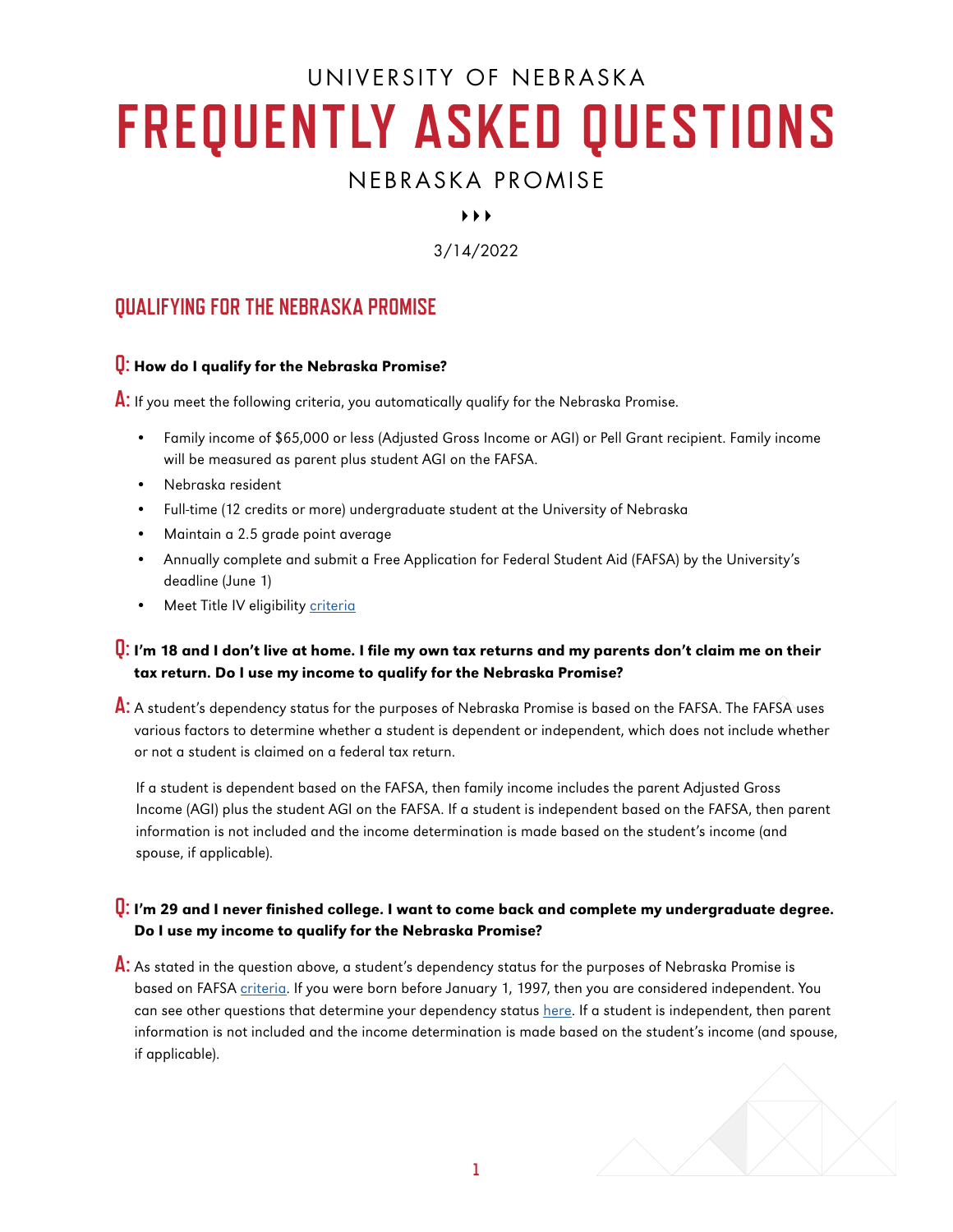## **Q:** When does the Nebraska Promise take effect?

**A:** The Nebraska Promise takes effect in fall 2021 and applies to both returning and new undergraduate students at the University of Nebraska.

## **Q:** Do transfer students qualify?

**A:** Yes, a full-time undergraduate Nebraska resident transfer student with a family income of \$65k or less (AGI) or recipient of the Federal Pell Grant who maintains a 2.5 GPA qualifies for this program.

#### **Q:** Do non-Nebraska residents qualify?

**A:** No. The program is designed for University of Nebraska students who are Nebraska residents.

#### **Q:** Who is considered a Nebraska resident for the purposes of the Nebraska Promise?

**A:** The definition of a Nebraska resident, for the purposes of the Nebraska Promise, is based upon the University of Nebraska Board of Regents Policy 5.7.1, Residency Determination for Tuition Purposes [\(p. 167\)](https://nebraska.edu/-/media/unca/docs/offices-and-policies/policies/board-governing-documents/board-of-regents-policies.pdf?&la=en#page=175). If you believe that you have been incorrectly denied a resident tuition determination, you may appeal that decision through the individual campus you applied to.

# **Q:** Can I receive Nebraska Promise funding if I'm taking all of my classes online?

**A:** Yes. Please check with your campus financial aid office for details. If online tuition is covered by the Nebraska Promise, students are still responsible for any distance education fees.

### **Q:** Am I eligible for Nebraska Promise funding as a graduate student?

**A:** No. The program is designed for undergraduate University of Nebraska students.

# **Q:** Can I utilize Nebraska Promise for multiple undergraduate degrees?

**A:** The program is designed for undergraduates pursuing their first undergraduate degree. Check with your campus financial aid office for more details.

### **Q:** Will a household income threshold higher than \$65k be considered if a family has multiple children?

**A:** Yes, because qualification for the Nebraska Promise is based on either a family income of \$65,000 (AGI) or being a Pell Grant recipient. Eligibility for a Pell Grant is based on your family's expected family contribution toward the cost of college. This is determined by a formula that considers your family financial situation, family size and the number of children in college, and your enrollment status.

# **Q:** For those married but filing taxes separately, is the \$65k income threshold based off both individuals' combined incomes or separate incomes?

**A:** The Nebraska Promise is based on both incomes combined, except in cases of divorce or separation. It does not matter whether taxes are filed as married, filing jointly or married, filing separately—both incomes are reported on the FAFSA.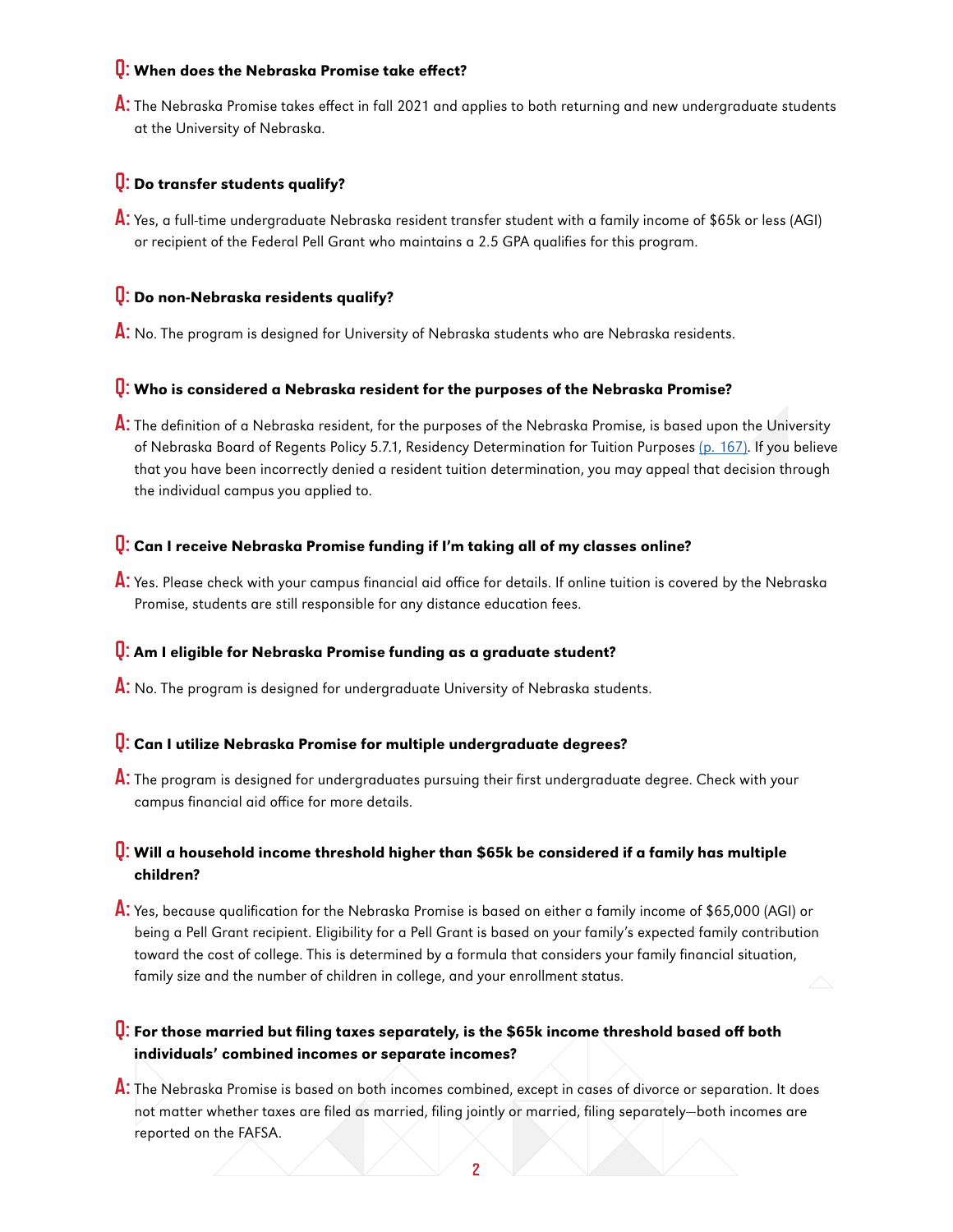# **Q:** How many credit hours can I take each semester or each year? If I wanted to take 18 hours per semester, would the Nebraska Promise cover it?

**A:** Yes, there is a limit. The Nebraska Promise will cover up to 30 credit hours per academic year or 15 credit hours a semester. And the Promise is not applicable over the summer. You must take at least 12 credit hours per fall/spring semester, but you may take up to 15 credit hours each semester.

# **Q:** Will I still be able to qualify for the Nebraska Promise if I start school in the spring instead of the fall?

**A:** Because the Nebraska Promise is applied for an entire academic year, if you don't start in the fall, there is not a guarantee you will receive the Nebraska Promise.

To qualify for the Nebraska Promise, you must meet all applicable deadlines—which includes filing the FAFSA by June 1.

Students who begin in the spring may still be offered grants and scholarships, but may not receive and amount that covers full tuition.

# **APPLICATION QUESTIONS**

# **Q:** I am interested in applying to the Nebraska College of Technical Agriculture in Curtis. Will the Nebraska Promise apply to me?

**A:** Yes. First-time and transfer students who would like to attend NCTA—a two-year technical college within the University of Nebraska, with programs focused on agriculture and veterinary technology—are eligible for the Nebraska Promise if they meet the requirements. Please contact the NCTA financial aid office for more details.

#### Nebraska College of Technical Agriculture

[Office of Financial Aid](https://ncta.unl.edu/scholarships-and-financial-aid-programs?utm_source=NebraskaPromise&utm_medium=NP-webpage) (308)-367-5207 [nctafinancialaid@unl.edu](mailto:nctafinancialaid%40unl.edu?subject=)

You can request more information on the college [here](https://ncta.unl.edu/ncta-interest-form?utm_source=NebraskaPromise&utm_medium=NP-webpage), and you may apply to NCTA [here](https://nebraska.edu/nebraska-promise/faq?utm_source=NebraskaPromise&utm_medium=NP-webpage).

## **Q:** I am interested in applying to the University of Nebraska Medical Center. Will the Nebraska Promise apply to me?

**A:** Undergraduate students meeting the Pell Grant or adjusted gross income criteria—who are seeking their first bachelors degree— are eligible for the Nebraska Promise regardless of their UNMC campus location. There are several undergraduate degree options available at UNMC, including nursing, dental hygiene and several allied health fields. Graduate and professional students are not eligible for the Nebraska Promise program.

Please contact the UNMC financial aid office for more details.

#### University of Nebraska Medical Center

 [Office of Financial Aid](https://www.unmc.edu/financialaid/) (402)-559-4199 [finaid@unmc.edu](mailto:finaid%40unmc.edu?subject=)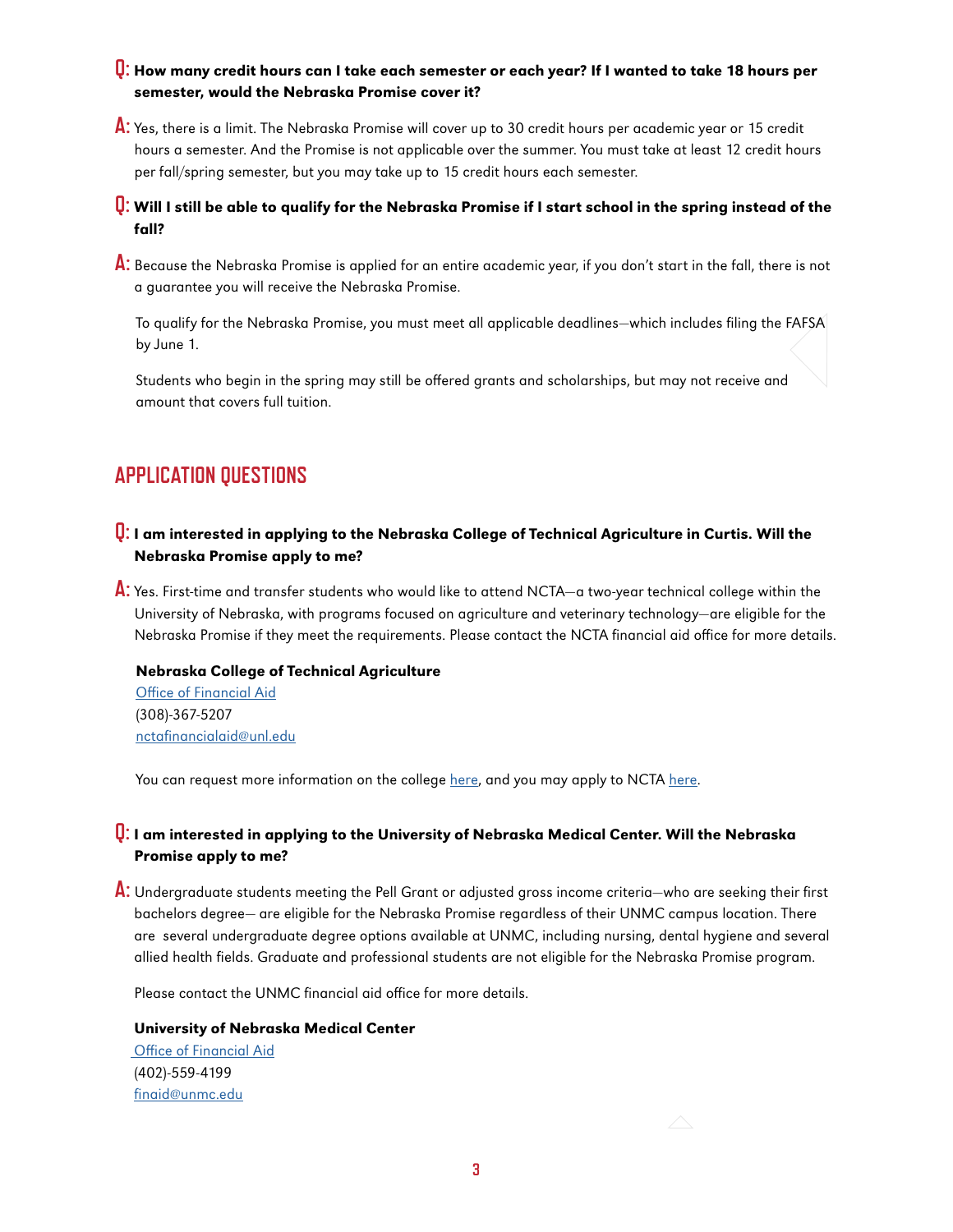# **Q:** Do you need to apply for the Nebraska Promise?

**A:** No. There is no separate application. Eligible students are identified automatically through the annual Free Application for Federal Student Aid [\(FAFSA\)](https://studentaid.gov/h/apply-for-aid/fafsa) application.

# **Q:** What are the admission requirements to be accepted at the University of Nebraska?

**A:** The University of Nebraska admissions requirements for UNK, UNL and UNO are as follows:

- 20 or higher on the ACT or ranking in the top 50 percent of the graduating class or have a 3.0 cumulative GPA.
- 16 core units must be completed:
	- 4 units English
	- 3 units math (Alg I and II and Geometry); UNL requires 4 units; the fourth unit must build upon concepts learned in Algebra II
	- 3 units of natural science
	- 3 units of social science
	- 2 units of the same foreign language
	- 1 academic elective from anything within the core area (UNK & UNO)

Students that do not meet the assured admission requirements may still be eligible for admission by review. Please contact the appropriate admissions office for more information.

#### University of Nebraska at Kearney

[Office of Admissions](http://Office of Admissions) (308)-865-8526 [admissions@unk.edu](mailto:admissions%40unk.edu?subject=)

#### University of Nebraska–Lincoln

[Office of Admissions](https://admissions.unl.edu/?utm_source=NebraskaPromise&utm_medium=NP-webpage) (402)-472-2023 [admissions@unl.edu](mailto:admissions%40unl.edu?subject=)

#### [University of Nebraska at Omaha](https://www.unomaha.edu/admissions/undergraduate/index.php?utm_source=NebraskaPromise&utm_medium=NP-webpage)

[Office of Admissions](https://www.unomaha.edu/admissions/undergraduate/index.php?utm_source=NebraskaPromise&utm_medium=NP-webpage) (402)-554-2393 [unoadmissions@unomaha.edu](mailto:unoadmissions%40unomaha.edu?subject=)

# **Q:** Are the application process and admission requirements for undergraduate programs at the University of Nebraska Medical Center different than the requirements for undergraduate programs at UNK, UNL and UNO?

**A:** All undergraduates admitted to UNMC are transfer students and have admission criteria that are specific to the academic program. The University of Nebraska Medical Center (UNMC) application process varies by academic program. All applications made to UNMC academic programs are made through national application services and they differ by program. For more information, please review UNMC's undergraduate program admissions requirements [here;](https://www.unmc.edu/studentservices/_documents/209755_Recruitment_Overview_Brochure.pdf) for assistance, please contact the appropriate college as listed.

#### University of Nebraska Medical Center

[Office of Financial Aid](https://www.unmc.edu/financialaid/) (402)-559-4199 | [finaid@unmc.edu](mailto:finaid%40unmc.edu?subject=)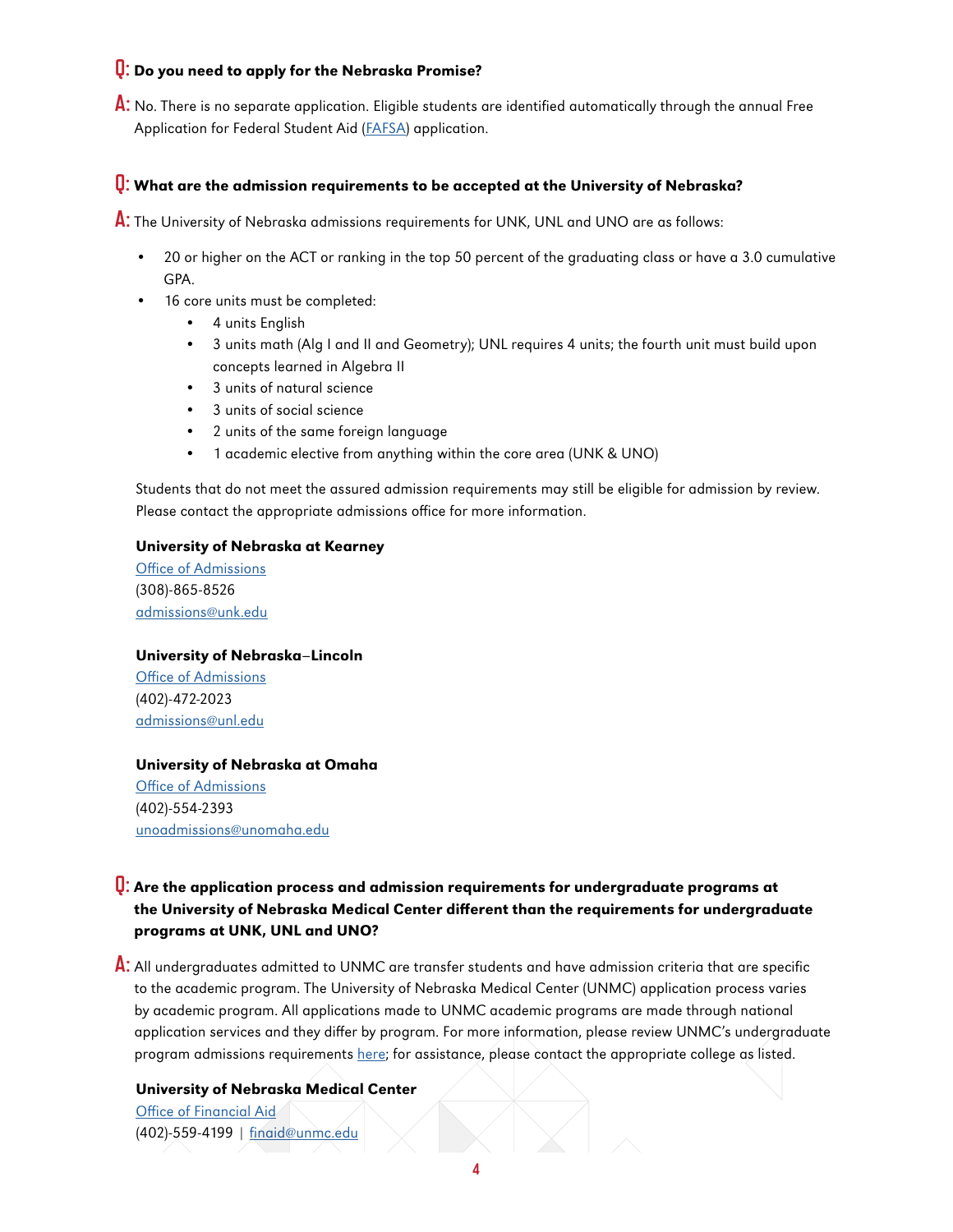#### **Q:** What is the undergraduate application fee for the University of Nebraska?

**A:** You can apply to any of our three undergraduate institutions—UNK, UNL and UNO—using one application. The application fee is \$45. You will only need to pay the application fee once, regardless if you apply to multiple campuses.

UNK, UNL and UNO application fees may be waived for students eligible for free/reduced lunch, or active military status and their dependents. Students should complete the applicable questions regarding their free/ reduced lunch or military/dependent status.

The application fees for UNMC undergraduate programs vary. Please visit the website of the [program](https://www.unmc.edu/studentservices/_documents/209755_Recruitment_Overview_Brochure.pdf) you are interested in for more information. UNMC does not waive applications fees.

# **CONTINUING TO QUALIFY**

- **Q:** If I am a Nebraska Promise students and my GPA drops below 2.5 for a semester, do I have to pay for that semester?
- **A:** GPA is reviewed at the time of awarding. If a student does not have a 2.5 cumulative GPA at the time of review, the student is not guaranteed to receive enough scholarships and grants to cover tuition through the Nebraska Promise for the following year. The time of awarding depends on when the student files the FAFSA.

In other words, GPA is not reviewed semester by semester, but as a cumulative for the academic year. Nebraska Promise qualifications are reviewed **annually**, not at the end of each semester.

## **Q:** If I take longer than four years to graduate, will I still be eligible for Nebraska Promise funding?

**A:** Nebraska Promise is renewable provided eligibility and renewal criteria are met. Students must meet income requirements, maintain a 2.5 cumulative GPA and maintain satisfactory academic progress. Recipients will receive full eligibility and renewal policies and expectations when offered the funding.

# **Q:** Do I need to reapply each year for the Nebraska Promise?

**A:** You need to file a FAFSA each year, remain a full-time (12 credit hours or more) undergraduate student, maintain a 2.5 grade point average, and continue to have a family income of \$65,000 or less (AGI) or remain eligible for the Federal Pell Grant.

# **WHAT NEBRASKA PROMISE COVERS**

# **Q:** What makes up my Nebraska Promise commitment?

**A:** All grants and university scholarships are included in your Nebraska Promise commitment. This includes federal, state, and institutional grants, such as any Federal Pell Grant, opportunity grant, and/or tuition assistance grants such as military tuition waivers.

Scholarships also contribute toward meeting your Nebraska Promise, including merit-based, college or departmental scholarships, and University of Nebraska Foundation scholarships.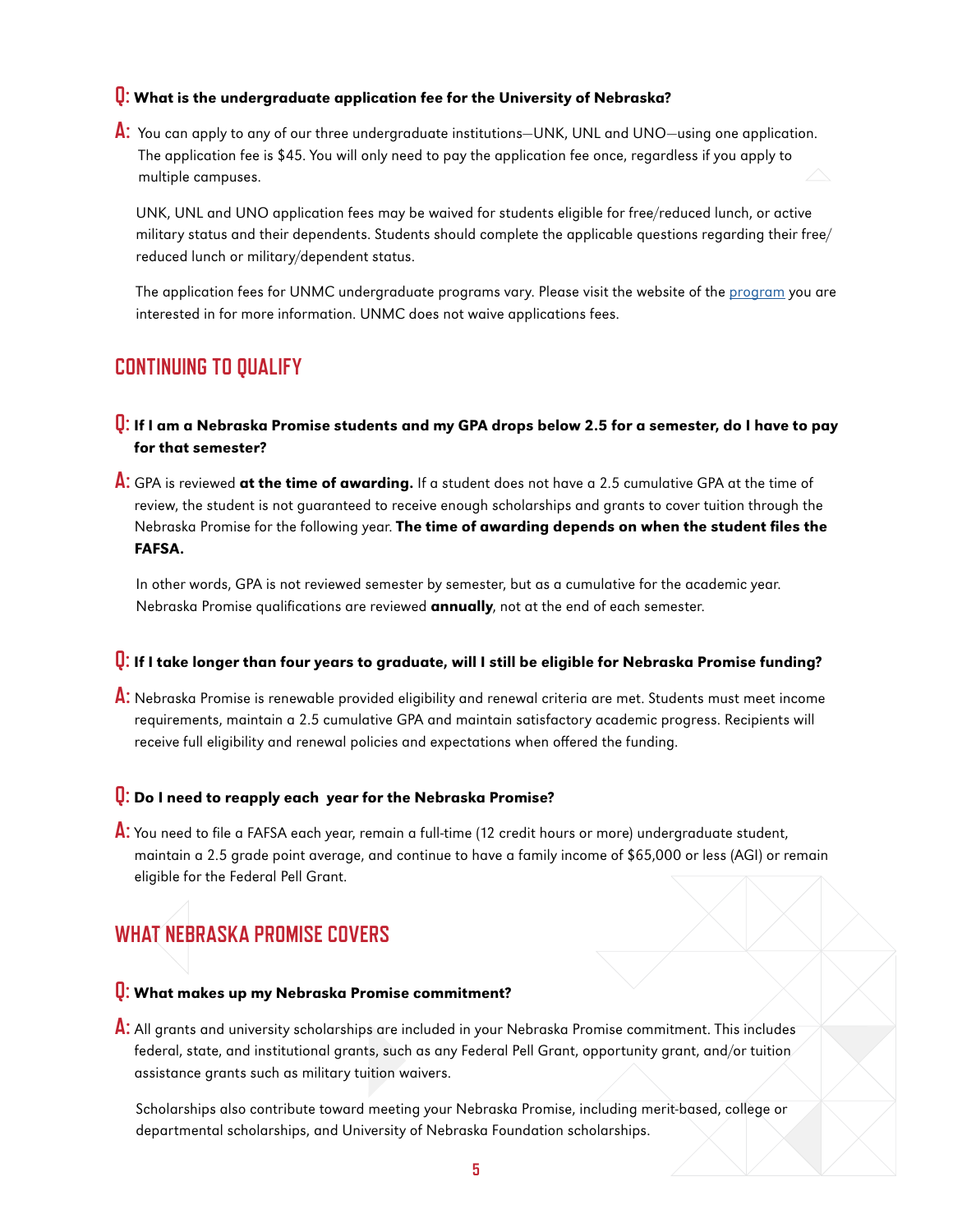There is not a line item called the "Nebraska Promise" that will appear on your financial aid package. Instead, the Nebraska Promise is a promise that these programs combined will cover your tuition each semester for up to 15 credit hours.

(As a note, the Nebraska Promise does not include scholarships from private scholarship donors.)

### **Q:** Why am I still charged tuition if I qualify for the Nebraska Promise?

**A:** All students have tuition charges assessed to their university student billing account. Recipients of the Nebraska Promise will still see tuition charges assessed on their account.

The Nebraska Promise is a promise program that guarantees enough scholarships and grants to cover tuition charges for students who qualify. The Nebraska Promise commitment fulfills actual tuition charges for up to 15 credit hours per semester.

# **OTHER EXPENSES**

### **Q:** Does the Nebraska Promise program cover additional expenses outside of tuition?

**A:** Although the Nebraska Promise will cover the cost of tuition and be a boon for hundreds of college-going students and their families, it does not mean a university education is entirely free from cost. Students will still need to cover costs for fees, books or room and board.

Fortunately, the Nebraska Promise is just one of many financial aid options available for students. Those who receive Federal Pell Grants and Nebraska Promise funding may be eligible for assistance beyond tuition. For more details, contact the financial aid office at the campus you are interested in.

#### University of Nebraska at Kearney

[Office of Financial Aid](https://www.unk.edu/offices/financial_aid/index.php?utm_source=NebraskaPromise&utm_medium=NP-webpage) (308)-865-8520 [finaid1@unk.edu](mailto:finaid1%40unk.edu?subject=)

#### University of Nebraska–Lincoln

[Office of Scholarships & Financial Aid](https://financialaid.unl.edu/?utm_source=NebraskaPromise&utm_medium=NP-webpage) (402)-472-2030 [huskerhub@unl.edu](mailto:huskerhub%40unl.edu?subject=)

#### University of Nebraska Medical Center

[Office of Financial Aid](https://www.unmc.edu/financialaid/) (402)-559-4199 [finaid@unmc.edu](mailto:finaid%40unmc.edu?subject=)

#### University of Nebraska at Omaha

[Office of Financial Support](https://www.unomaha.edu/admissions/financial-support-and-scholarships/index.php?utm_source=NebraskaPromise&utm_medium=NP-webpage) (402)-554-2327 [unofinaid@unomaha.edu](mailto:unofinaid%40unomaha.edu?subject=)

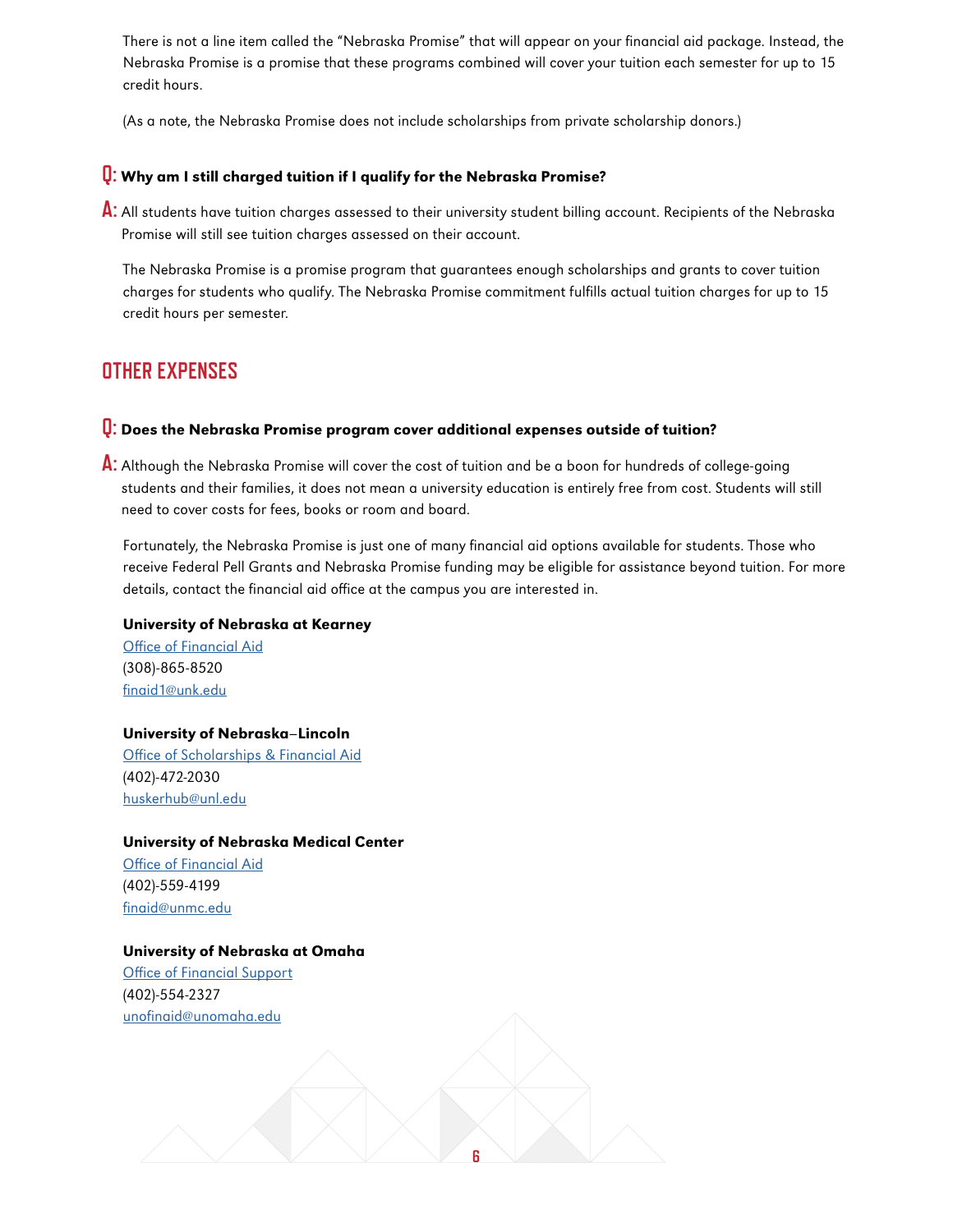## **Q:** What scholarships do you offer? What are the requirements?

- **A:** Scholarships vary by campus. Please see each institution's scholarship website for more information and deadlines.
	- UNK scholarship [site](https://www.unk.edu/scholarships.php?gclid=Cj0KCQjwybD0BRDyARIsACyS8msss18I6rys_pzckYVSfe9m9rwyObQ12_1ur90ItaY79u2w2h1ZOe4aAkxGEALw_wcB)
	- UNL scholarship [site](https://admissions.unl.edu/cost/#scholarships)
	- UNMC scholarship [site](https://www.unmc.edu/financialaid/about-aid/types-aid/scholarships/index.html)
	- UNO scholarship [site](https://www.unomaha.edu/admissions/financial-support-and-scholarships/types-of-aid/scholarships/index.php)

# **Q:** What does free tuition mean? Will my Pell Grant and other federal aid now be applied to other charges on my student bill, like room and board?

**A:** To arrive at free tuition, the University of Nebraska first applies Pell Grant funds and other grants and scholarships to your tuition. After your Pell funds and other grants and/or scholarships are applied, the Nebraska Promise covers any gap that remains in paying your tuition—up to 15 credit hours per semester or 30 credit hours per academic year.

# **FINANCIAL AID**

## **Q:** Where can I find financial aid information specific to the University of Nebraska's four campuses?

**A:** The financial aid office at each University of Nebraska campus can provide you with information on scholarships and other aid specific to that campus.

#### University of Nebraska at Kearney

[Office of Financial Aid](https://www.unk.edu/offices/financial_aid/index.php?utm_source=NebraskaPromise&utm_medium=NP-webpage) (308)-865-8520 [finaid1@unk.edu](mailto:finaid1%40unk.edu?subject=)

#### University of Nebraska–Lincoln

[Office of Scholarships & Financial Aid](https://financialaid.unl.edu/?utm_source=NebraskaPromise&utm_medium=NP-webpage) (402)-472-2030 [huskerhub@unl.edu](mailto:huskerhub%40unl.edu?subject=)

#### University of Nebraska Medical Center

[Office of Financial Aid](https://www.unmc.edu/financialaid/) (402)-559-4199 [finaid@unmc.edu](mailto:finaid%40unmc.edu?subject=)

#### University of Nebraska at Omaha

[Office of Financial Support](https://www.unomaha.edu/admissions/financial-support-and-scholarships/index.php?utm_source=NebraskaPromise&utm_medium=NP-webpage) (402)-554-2327 [unofinaid@unomaha.edu](mailto:unofinaid%40unomaha.edu?subject=)

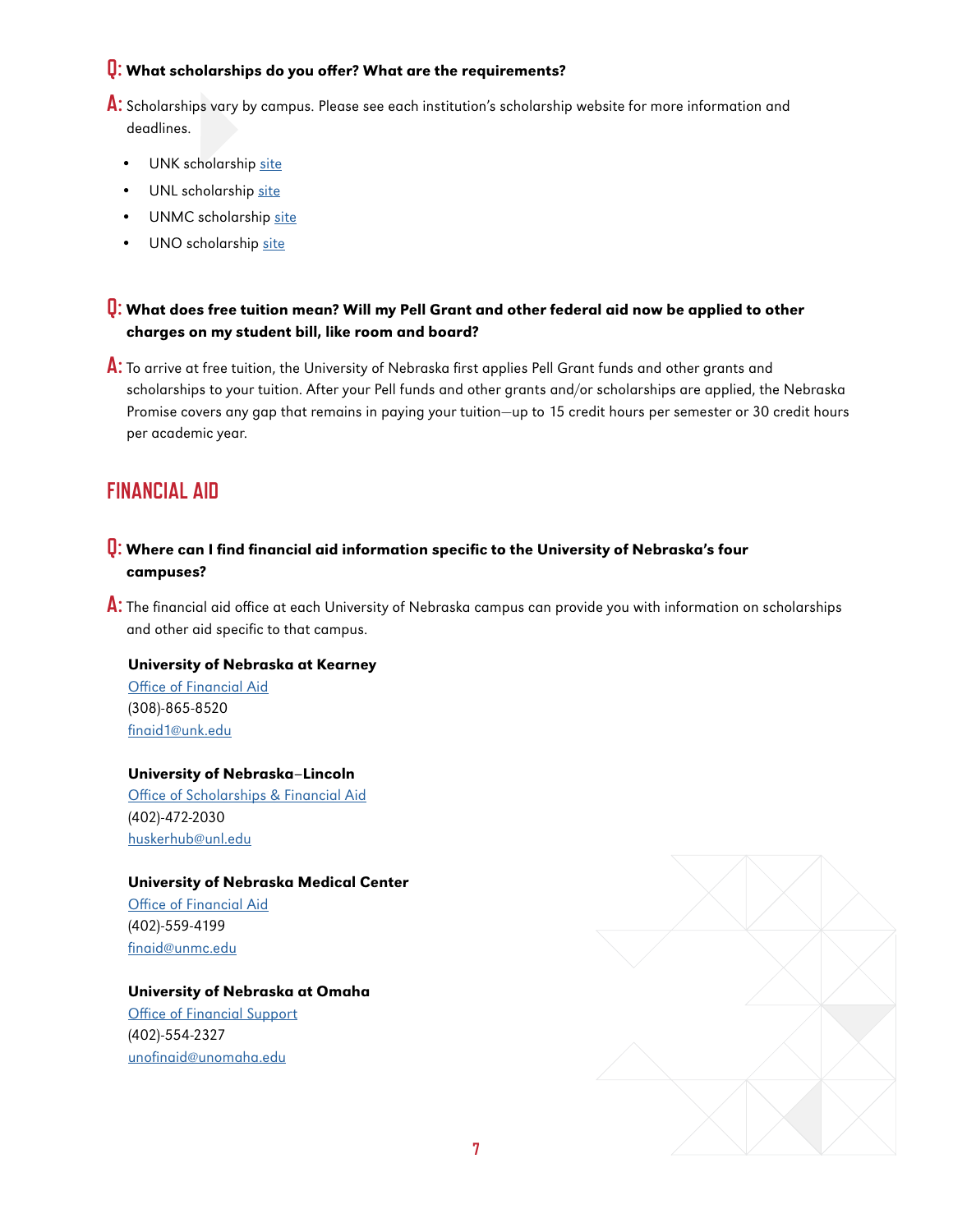## **Q:** Why should I fill out the FAFSA?

**A:** The FAFSA stands for "Free Application for Federal Student Aid." It determines a student's eligibility for needbased federal financial aid for college, which may include grants, scholarships, work-study and loans. If you don't fill out the FAFSA, you are likely leaving money on the table that you may have qualified for.

Every year, the [U.S. Department of Education](https://studentaid.ed.gov/sa/about) gives over \$120 billion in federal grants, loans and work-study funds to more than 13 million college students, making it the largest provider of student financial aid in the country. About two-thirds of all full-time undergraduate college students receive grant aid, or money you don't have to repay.

### **Q:** When does the FAFSA need to be completed and filed?

**A:** The FAFSA application deadline for the 2022-2023 academic year is June 1.

## **Q:** What happens after I fill out the FAFSA?

**A:** After you complete the [FAFSA](https://studentaid.gov/h/apply-for-aid/fafsa), you will receive a Student Aid Report which will tell you if you're eligible for the Federal Pell Grant and the amount of your expected family contribution.

## **Q:** How do I know if I qualify for a Pell Grant?

**A:** After you complete the [FAFSA](https://studentaid.gov/h/apply-for-aid/fafsa), you will receive a Student Aid Report which will tell you if you're eligible for the Federal Pell Grant and the amount of your expected family contribution.

#### **Q:** What if I fill out the FAFSA and I'm not eligible for a Pell Grant?

**A:** If you file the [FAFSA](https://studentaid.gov/h/apply-for-aid/fafsa) and are told you are not eligible for a Pell Grant, the university will automatically review your FAFSA to determine if you qualify for the Nebraska Promise. If your family income is \$65,000 or less, you will qualify.

#### **Q:** Should I still apply to the University of Nebraska if I'm not sure I qualify for a Pell Grant?

**A:** Yes. You should also fill out the [FAFSA](https://studentaid.gov/h/apply-for-aid/fafsa). If your family income is \$65,000 or less, you will qualify for the Nebraska Promise.

# **OTHER QUESTIONS**

# **Q:** I have seen a similar program called "Collegebound Nebraska." Is that something different?

**A:** The Nebraska Promise program was previously named Collegebound Nebraska. The program is continuing, but under a different name and with expanded criteria.